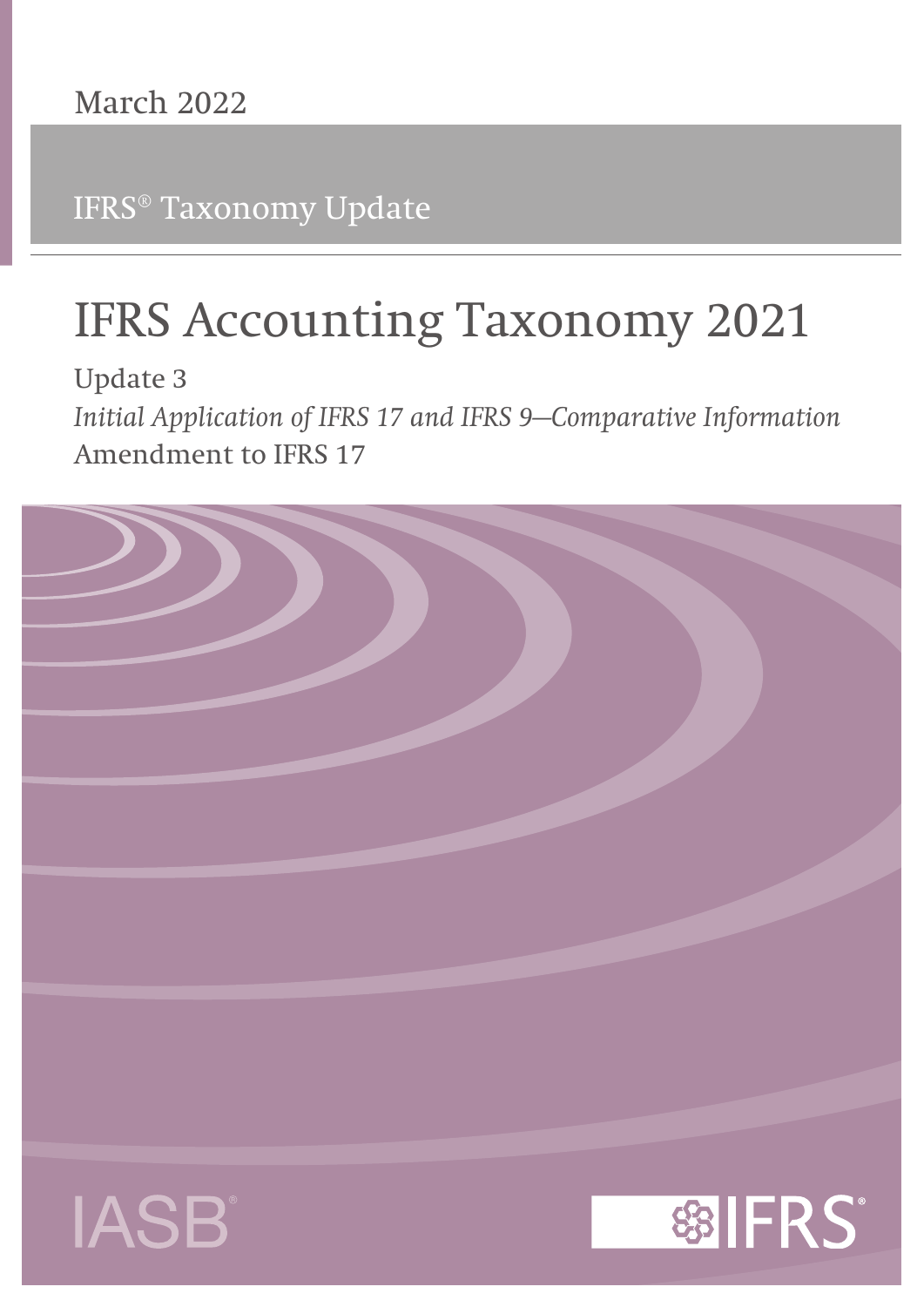# **IFRS® Accounting Taxonomy 2021**

# Update 3

*Initial Application of IFRS 17 and IFRS 9— Comparative Information*

Amendment to IFRS 17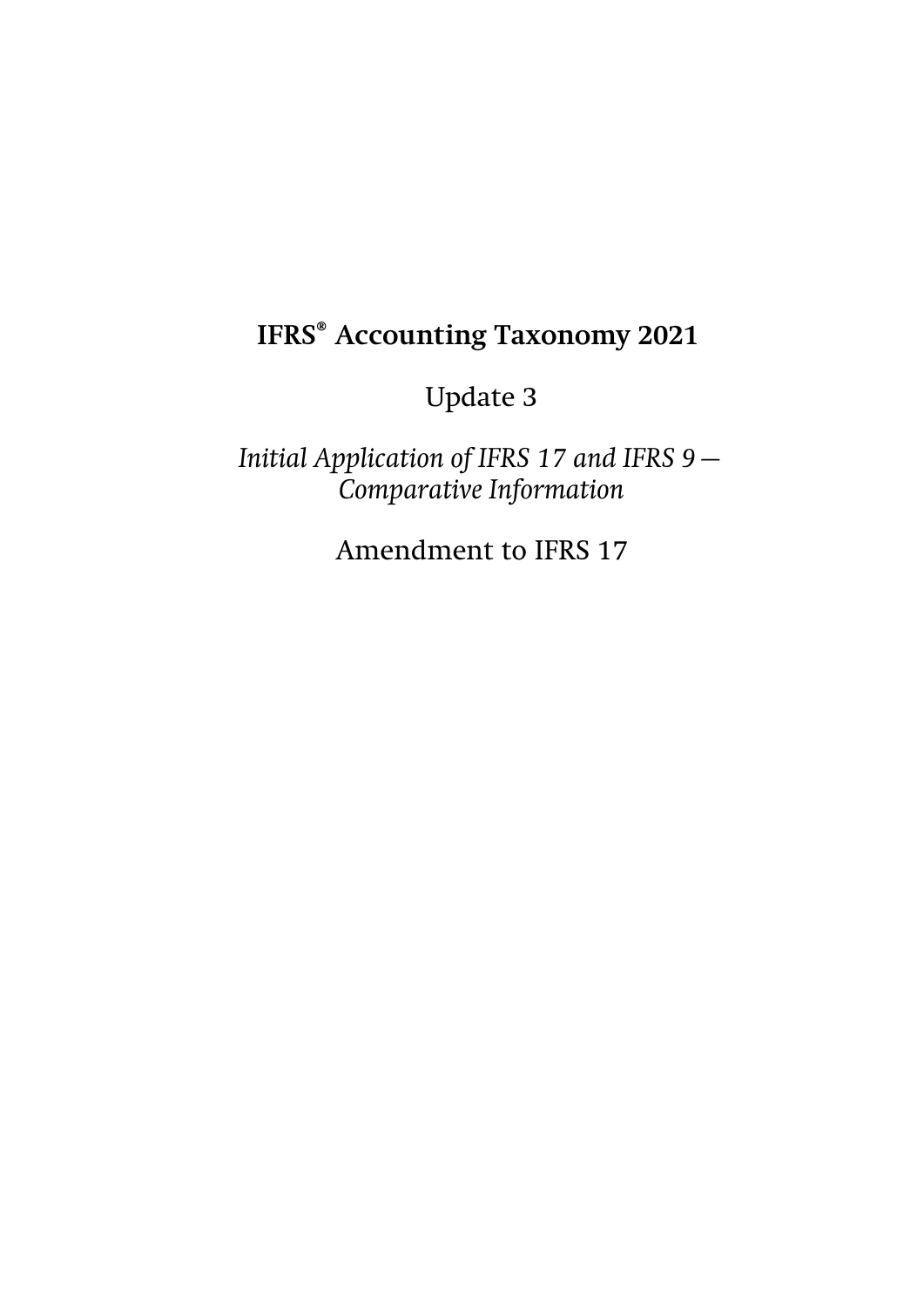IFRS® Accounting Taxonomy 2021—Update 3 *Initial Application of IFRS 17 and IFRS 9—Comparative Information* is issued by the International Accounting Standards Board (IASB).

**Disclaimer:** To the extent permitted by applicable law, the IASB and the IFRS Foundation (Foundation) expressly disclaim all liability howsoever arising from this publication or any translation thereof whether in contract, tort or otherwise to any person in respect of any claims or losses of any nature including direct, indirect, incidental or consequential loss, punitive damages, penalties or costs.

Information contained in this publication does not constitute advice and should not be substituted for the services of an appropriately qualified professional.

#### **Copyright © 2022 IFRS Foundation**

**All rights reserved.** Reproduction and use rights are strictly limited. Please contact the Foundation for further details at [permissions@ifrs.org](mailto:permissions@ifrs.org).

Copies of IASB publications may be ordered from the Foundation by emailing [customerservices@ifrs.org](mailto:customerservices@ifrs.org) or visiting our shop at<https://shop.ifrs.org>.



The Foundation has trade marks registered around the world including 'IAS®', 'IASB®', the IASB® logo, 'IFRIC®', 'IFRS®', the IFRS® logo, 'IFRS for SMEs®', the IFRS for SMEs® logo, the 'Hexagon Device', 'International Accounting Standards®', 'International Financial Reporting Standards®', 'NIIF®' and 'SIC®'. Further details of the Foundation's trade marks are available from the Foundation on request.

The Foundation is a not-for-profit corporation under the General Corporation Law of the State of Delaware, USA and operates in England and Wales as an overseas company (Company number: FC023235) with its principal office in the Columbus Building, 7 Westferry Circus, Canary Wharf, London, E14 4HD.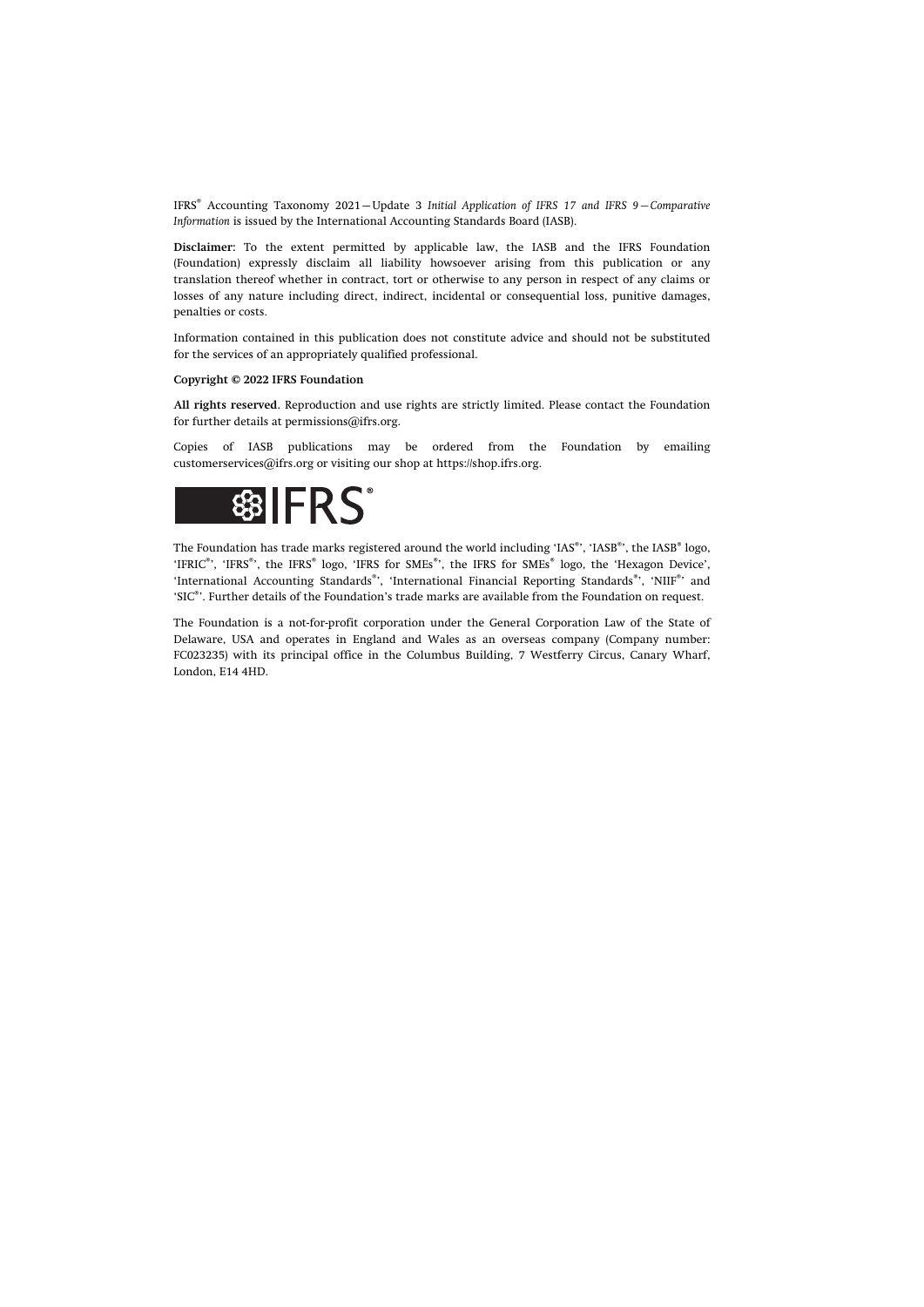INITIAL APPLICATION OF IFRS 17 AND IFRS 9—COMPARATIVE INFORMATION

## **CONTENTS**

|                                                                                                                           | <i>trom page</i> |
|---------------------------------------------------------------------------------------------------------------------------|------------------|
| <b>INTRODUCTION</b>                                                                                                       | 4                |
| Why has the IASB made changes to the IFRS® Accounting Taxonomy?                                                           | 4                |
| <b>Reading this Update</b>                                                                                                | 4                |
| <b>IFRS Accounting Taxonomy files</b>                                                                                     | 4                |
| NEW DISCLOSURE INTRODUCED BY THE AMENDMENT TO IFRS 17<br><b>INSURANCE CONTRACTS</b>                                       | 5                |
| New element                                                                                                               | 5                |
| Documentation label for the new element                                                                                   | 5                |
| <b>Effective date</b>                                                                                                     | 6                |
| APPROVAL BY THE IASB OF IFRS® ACCOUNTING TAXONOMY 2021-<br>UPDATE 3 INITIAL APPLICATION OF IFRS 17 AND IFRS 9-COMPARATIVE |                  |
| INFORMATION ISSUED IN MARCH 2022                                                                                          | 7                |
| APPENDIX—IFRS® ACCOUNTING TAXONOMY CONTENT TERMINOLOGY                                                                    | 8                |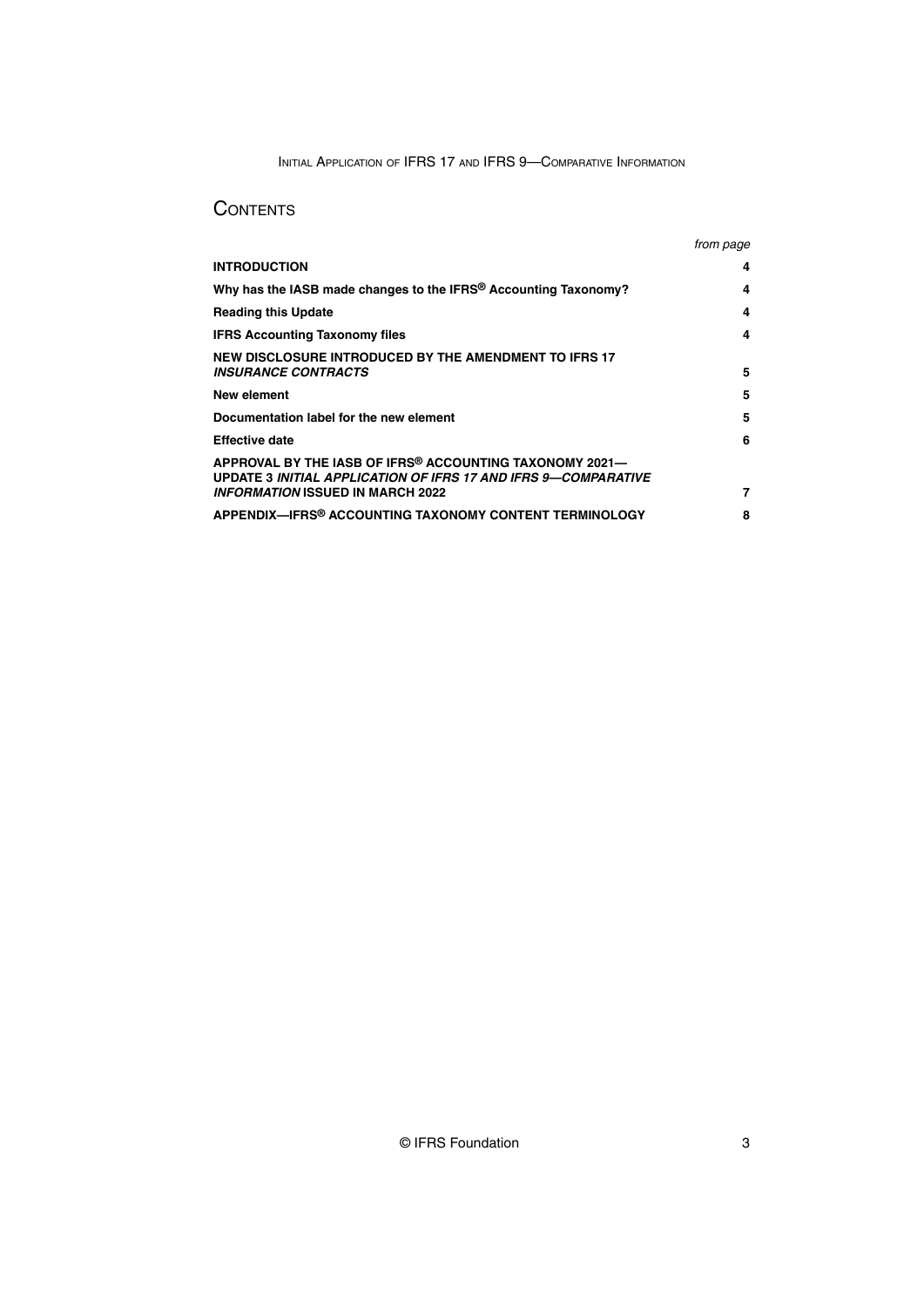#### <span id="page-4-0"></span>**Introduction**

#### **Why has the IASB made changes to the IFRS® Accounting Taxonomy?**

In December 2021 the International Accounting Standards Board (IASB) issued *Initial Application of IFRS 17 and IFRS 9—Comparative Information*, which amended IFRS 17 *Insurance Contracts*. The amendment permits an entity that first applies IFRS 17 and IFRS 9 *Financial Instruments* at the same time to apply the classification overlay in paragraphs C28B–C28E of IFRS 17. An entity applies the overlay for the purpose of presenting comparative information about a financial asset if the comparative information for that financial asset has not been restated for IFRS 9. The amendment also permits an entity that has applied IFRS 9 before it first applies IFRS 17 to apply the classification overlay in accordance with paragraph C33A of IFRS 17.

The amendment to IFRS 17 requires that if an entity applies the classification overlay, the entity shall disclose qualitative information that enables users of financial statements to understand:

- (i) the extent to which the classification overlay has been applied (for example, whether it has been applied to all financial assets derecognised in the comparative period); and
- (ii) whether and to what extent the impairment requirements in Section 5.5 of IFRS 9 have been applied.

The IASB added one text block element to the IFRS Accounting Taxonomy to reflect this new disclosure requirement.

#### **Reading this Update**

This document uses taxonomy-specific terminology. For more information, please refer to the *Guide to Understanding the IFRS Taxonomy Update* and *Using the IFRS Taxonomy—A* preparer's guide.<sup>1</sup> The Appendix briefly explains the IFRS Accounting Taxonomy terms used in this document.

In this IFRS Accounting Taxonomy Update, changes to the IFRS Accounting Taxonomy elements are shown in tables. Table rows shaded in green contain information about new elements.

#### **IFRS Accounting Taxonomy files**

The changes resulting from this Update have been included in the IFRS Accounting Taxonomy 2022.

<sup>1</sup> The *Guide to Understanding the IFRS Taxonomy Update* is available at [https://www.ifrs.org/-/media/](https://www.ifrs.org/-/media/feature/standards/taxonomy/general-resources/understanding-ifrs-taxonomy-update.pdf) [feature/standards/taxonomy/general-resources/understanding-ifrs-taxonomy-update.pdf](https://www.ifrs.org/-/media/feature/standards/taxonomy/general-resources/understanding-ifrs-taxonomy-update.pdf). *Using the IFRS Taxonomy—A preparer's guide* is available at [https://www.ifrs.org/-/media/feature/resources-for/](https://www.ifrs.org/-/media/feature/resources-for/preparers/xbrl-using-the-ifrs-taxonomy-a-preparers-guide-january-2019.pdf) [preparers/xbrl-using-the-ifrs-taxonomy-a-preparers-guide-january-2019.pdf](https://www.ifrs.org/-/media/feature/resources-for/preparers/xbrl-using-the-ifrs-taxonomy-a-preparers-guide-january-2019.pdf).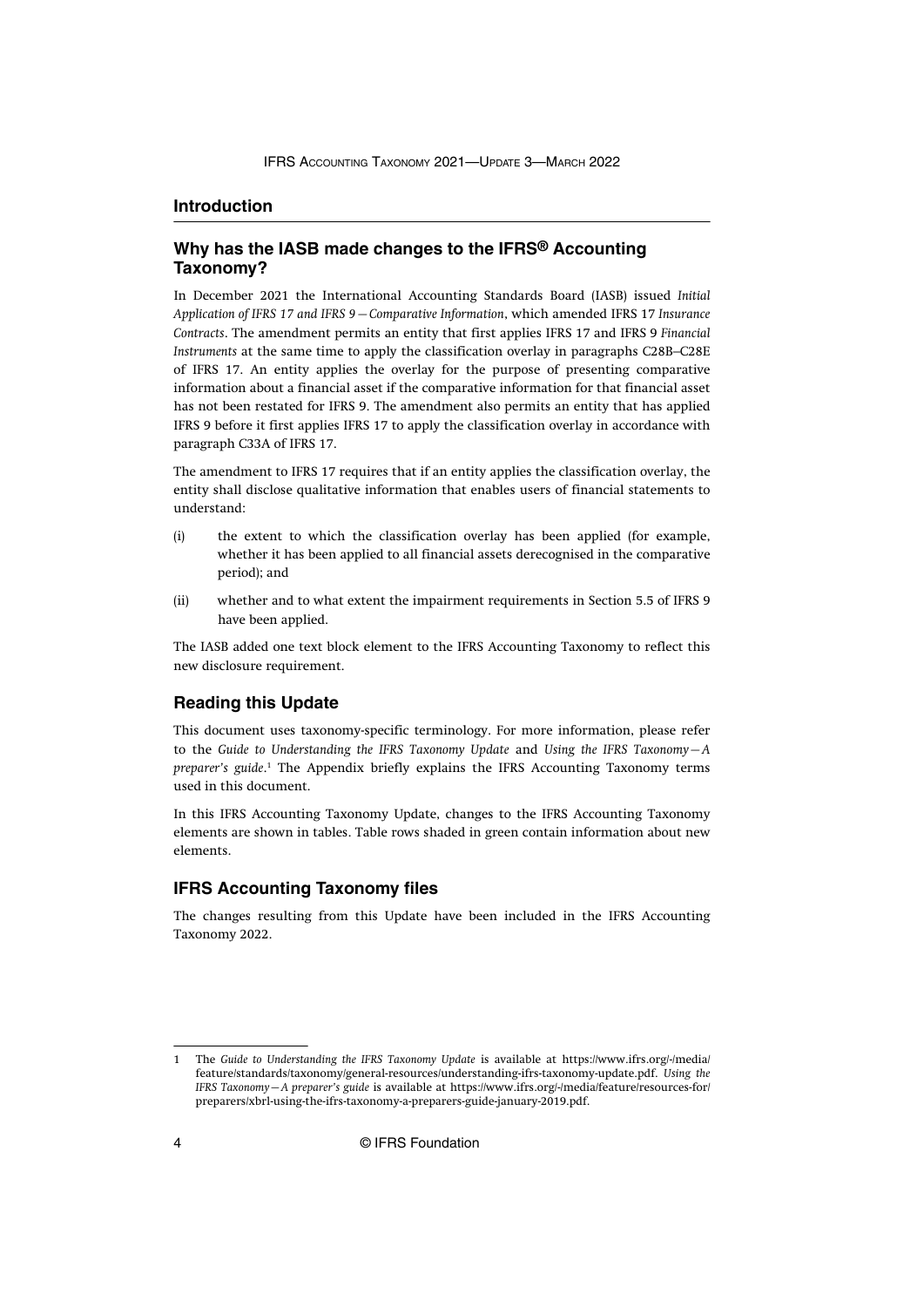INITIAL APPLICATION OF IFRS 17 AND IFRS 9-COMPARATIVE INFORMATION

<span id="page-5-0"></span>This document uses several acronyms. 'ET' refers to element type and 'ER' to element reference type. Element type 'TB' refers to text block. Reference type 'D' refers to disclosure.

#### **New disclosure introduced by the amendment to IFRS 17 Insurance Contracts**

- Paragraph C28E(a) of IFRS 17 *Insurance Contracts*, as added in December 2021, requires an entity that applies the classification overlay, as described in paragraphs C28B–C28D of IFRS 17, to disclose qualitative information that enables users of financial statements to understand: 1
	- (i) the extent to which the classification overlay has been applied (for example, whether it has been applied to all financial assets derecognised in the comparative period); and
	- (ii) whether and to what extent the impairment requirements in Section 5.5 of IFRS 9 have been applied.
- Consequently, the IASB added one text block element to the IFRS Accounting Taxonomy in the presentation group [836600] Notes – Insurance Contracts (IFRS 17).  $\overline{2}$
- The IASB considered creating two separate text elements for the disclosure requirements in paragraph C28E(a)(i) and C28E(a)(ii) of IFRS 17. The IASB rejected this option because using two elements for the qualitative disclosure requirement would cause unnecessary complexity. The IASB took the view that users of financial information were likely to look for and consider the disclosure required by the two subparagraphs as a whole, rather than as discrete items. 3

#### **New element**

The IASB added the following new element: 4

| <b>Element label</b>                        | FT. |    | <b>ER</b> Reference |
|---------------------------------------------|-----|----|---------------------|
| Disclosure of qualitative information about | TB. | D. | IFRS $17.C28E(a)$   |
| application of classification overlay and   |     |    |                     |
| impairment requirements                     |     |    |                     |

#### **Documentation label for the new element**

5

The IFRS Accounting Taxonomy includes documentation labels (also called definitions) that clarify the accounting meaning of an element. These labels or definitions help preparers to identify the correct element to use when tagging financial statements; they also help users of financial statements to understand information reported electronically. This table includes the documentation label for the new element described in paragraph 4: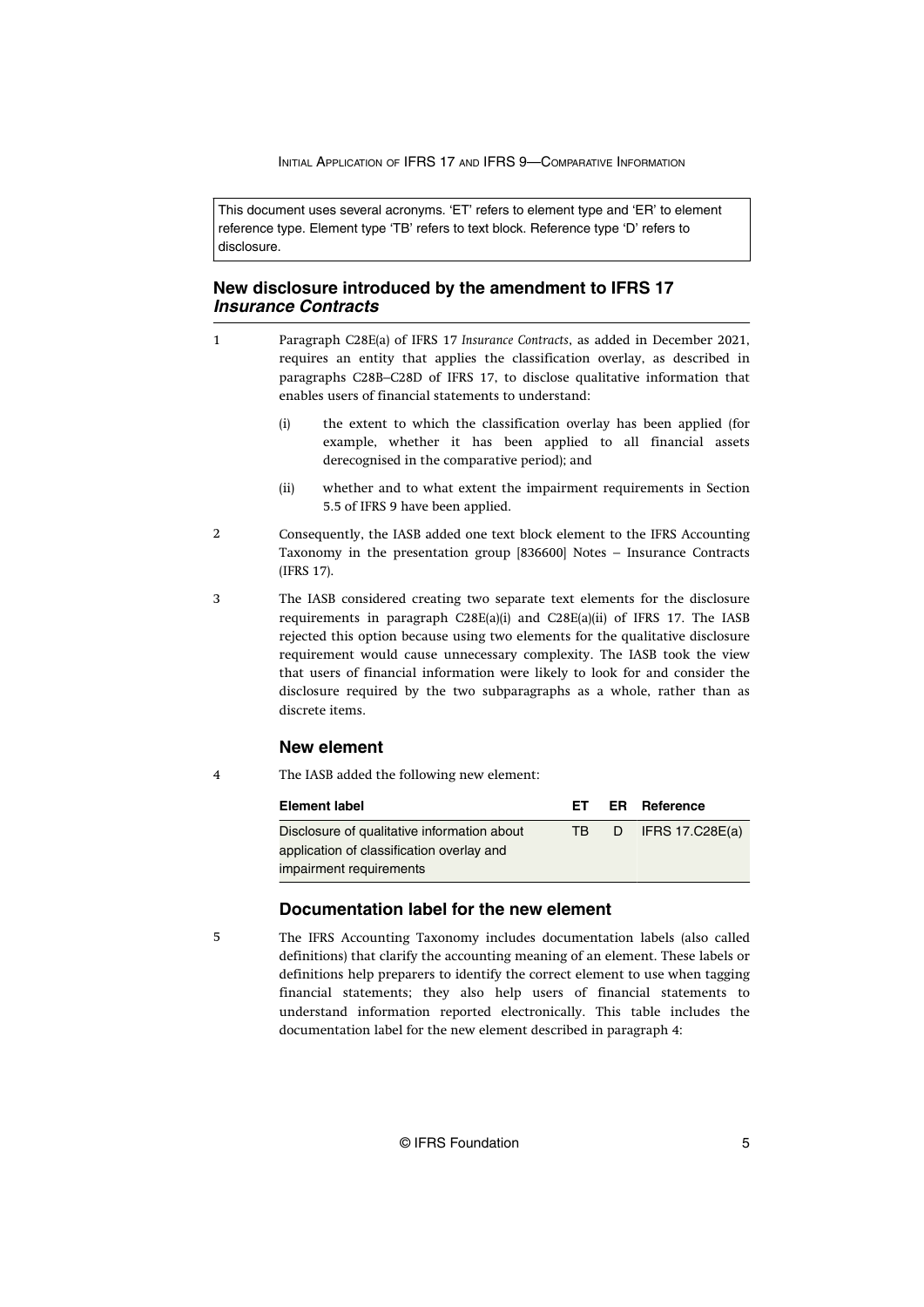<span id="page-6-0"></span>IFRS ACCOUNTING TAXONOMY 2021—UPDATE 3—MARCH 2022

| <b>Element label</b>                                          | <b>Documentation label</b>                                                                                                                              |
|---------------------------------------------------------------|---------------------------------------------------------------------------------------------------------------------------------------------------------|
| Disclosure of qualitative<br>information about application of | The disclosure of qualitative information about<br>the extent to which the classification overlay                                                       |
| classification overlay and<br>impairment requirements         | has been applied, and whether and to what<br>extent the impairment requirements in Section<br>5.5 of IFRS 9 Financial Instruments have been<br>applied. |

### **Effective date**

6

The amendment applies when an entity first applies IFRS 17. IFRS 17 is effective for annual reporting periods beginning on or after 1 January 2023, with early application permitted. Therefore, early use of the IFRS Accounting Taxonomy element is also permitted.

6 © IFRS Foundation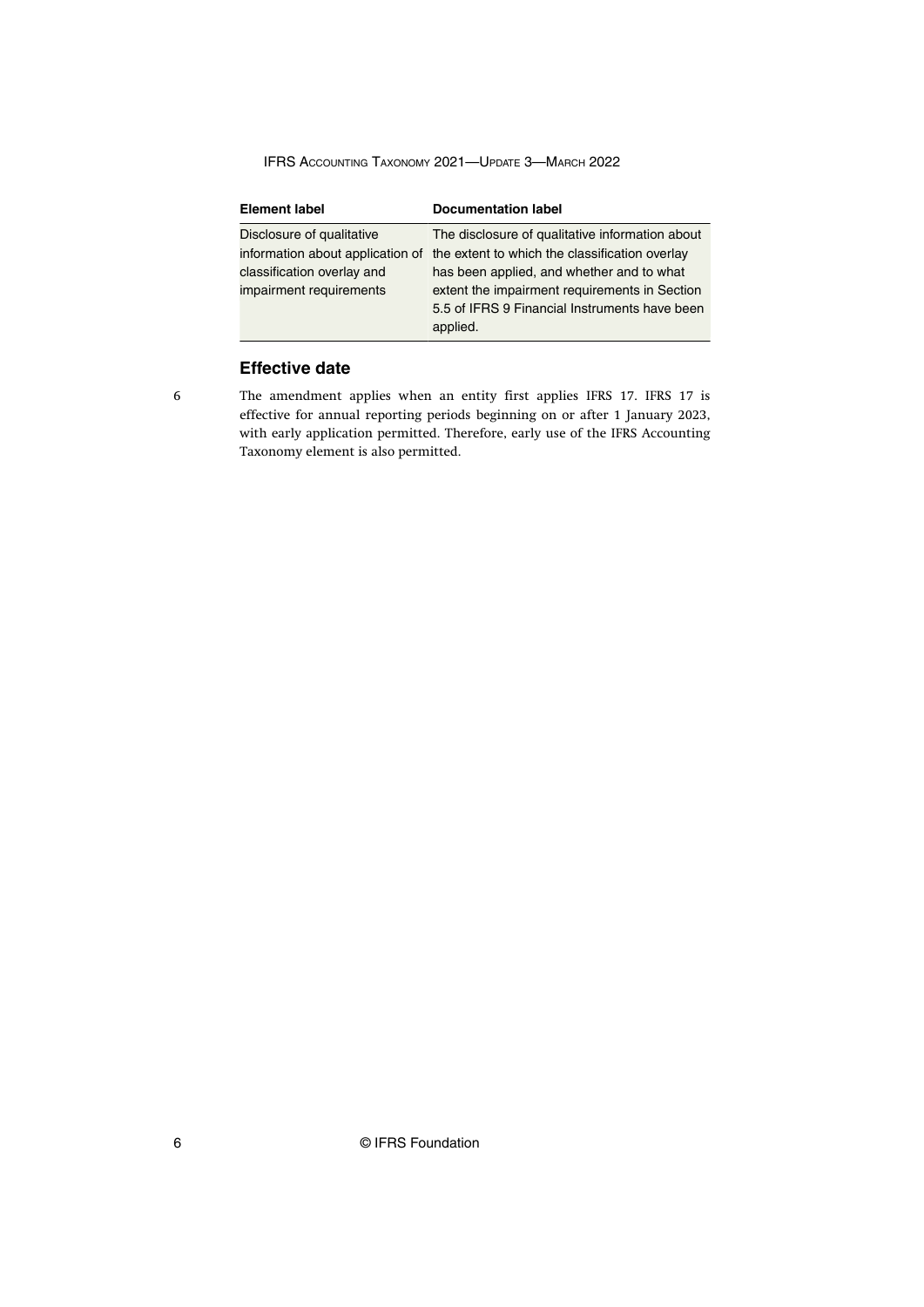INITIAL APPLICATION OF IFRS 17 AND IFRS 9—COMPARATIVE INFORMATION

#### <span id="page-7-0"></span>**Approval by the IASB of IFRS® Accounting Taxonomy 2021— Update 3 Initial Application of IFRS 17 and IFRS 9—Comparative Information issued in March 2022**

IFRS Accounting Taxonomy 2021—Update 3 *Initial Application of IFRS 17 and IFRS 9— Comparative Information* was approved for publication by all 12 members of the International Accounting Standards Board.<sup>2</sup>

Andreas Barckow Chair Suzanne Lloyd Vice-Chair Nick Anderson Tadeu Cendon Zach Gast Jianqiao Lu Bruce Mackenzie Bertrand Perrin Thomas Scott Rika Suzuki Ann Tarca Mary Tokar

© IFRS Foundation 7

<sup>2</sup> Suzanne Lloyd approved this IFRS Accounting Taxonomy Update when she was Vice-Chair of the IASB. She has subsequently stepped down from that role to join the International Sustainability Standards Board.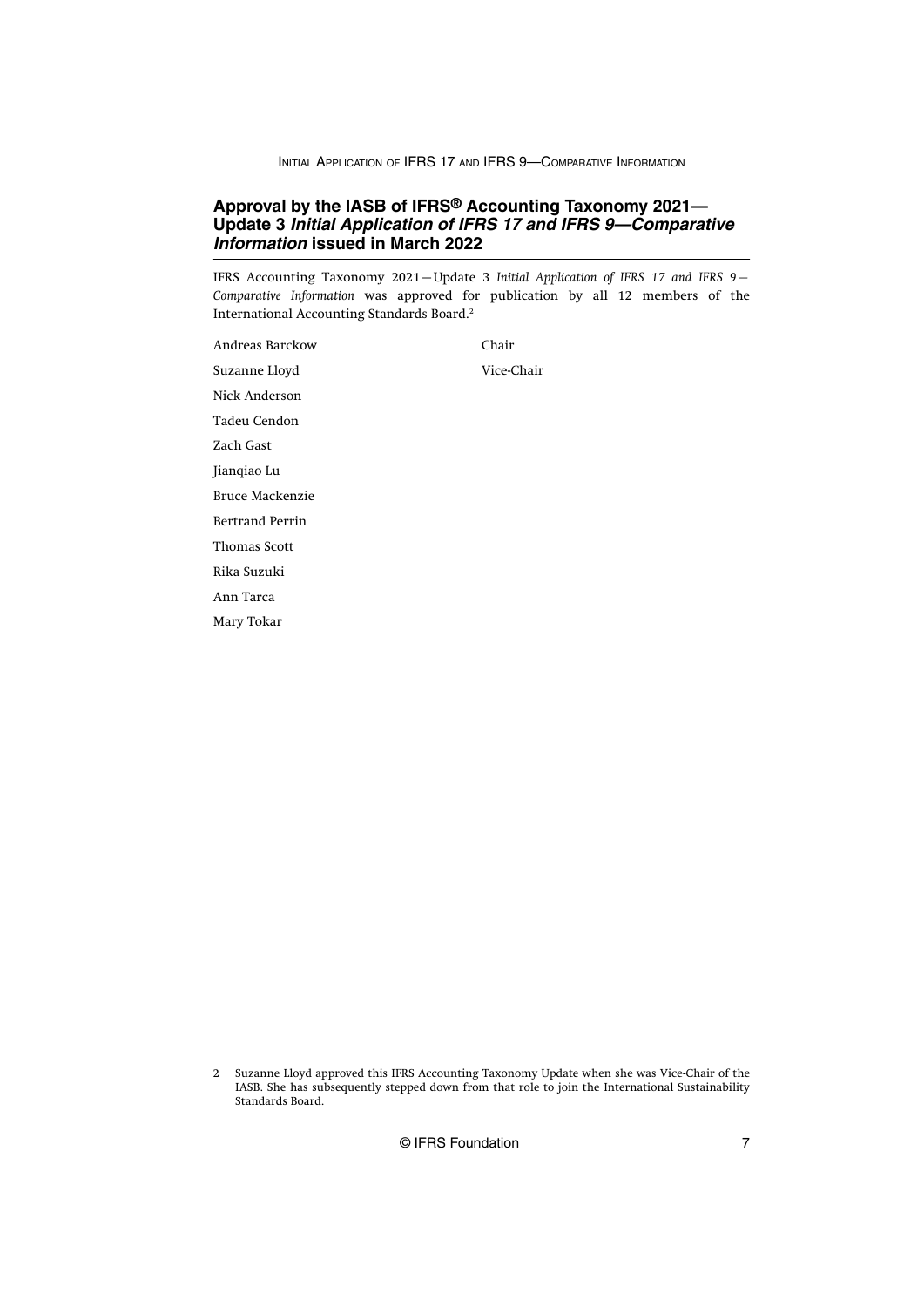## <span id="page-8-0"></span>**Appendix A—IFRS® Accounting Taxonomy content terminology**

This appendix briefly explains the IFRS Accounting Taxonomy terms used in this document.

| These IFRS Accounting Taxonomy<br>The IFRS Accounting Taxonomy contains<br>elements have:<br>elements that represent disclosures in<br>financial statements prepared in accord-<br>element names and element<br>ance with IFRS Accounting Standards.<br>identifiers-unique computer tags<br>used to identify and mark up the data.<br>These elements are described using:<br>element standard labels-human-<br>line items-which represent the<br>$\bullet$<br>accounting concepts being reported.<br>readable names reflecting the account-<br>They can be either numerical or<br>ing meaning of an element. Some<br>elements have additional labels that<br>narrative, reflecting the figures and<br>narrative reported, for example,<br>provide more specific descriptions, for<br>'Assets', 'Property, plant and<br>example, to indicate a total (total label)<br>equipment' and 'Description of<br>or to distinguish between opening and<br>accounting policy for government<br>closing balances (period start and end<br>labels). Such additional labels do not<br>grants'.<br>alter the accounting meaning of the<br>axes and members-information<br>element but are used for displaying<br>categories and components that<br>IFRS Accounting Taxonomy presenta-<br>accounting concepts can be broken<br>tion relationships.<br>down into or reported by, for example,<br>'Classes of property, plant and<br>element types (ET)-categories of<br>$\bullet$<br>equipment'. All axes in the IFRS<br>permitted data values, for example,<br>text (T), text block (TB), monetary (M),<br>Accounting Taxonomy have a default<br>member that applies whenever a<br>decimal (DEC), percentage (PER),<br>preparer does not combine a line item<br>duration (DUR):<br>with a specific member to tag the value<br>text element types are used for<br>of a disclosure.<br>narrative disclosures. They are also<br>used when IFRS Accounting<br>tables-logical groupings of IFRS<br>Accounting Taxonomy axes, members<br>Standards do not specify the details<br>and line items.<br>of a disclosure requirement, but<br>that disclosure requirement is<br>expected to be expressed in a free-<br>text format by a preparer.<br>text block element types are used<br>for a set of information which may<br>include, for example, numerical<br>disclosures, narrative explanations<br>and tables. | <b>Core content-IFRS Accounting Taxonomy elements</b> |  |  |
|-------------------------------------------------------------------------------------------------------------------------------------------------------------------------------------------------------------------------------------------------------------------------------------------------------------------------------------------------------------------------------------------------------------------------------------------------------------------------------------------------------------------------------------------------------------------------------------------------------------------------------------------------------------------------------------------------------------------------------------------------------------------------------------------------------------------------------------------------------------------------------------------------------------------------------------------------------------------------------------------------------------------------------------------------------------------------------------------------------------------------------------------------------------------------------------------------------------------------------------------------------------------------------------------------------------------------------------------------------------------------------------------------------------------------------------------------------------------------------------------------------------------------------------------------------------------------------------------------------------------------------------------------------------------------------------------------------------------------------------------------------------------------------------------------------------------------------------------------------------------------------------------------------------------------------------------------------------------------------------------------------------------------------------------------------------------------------------------------------------------------------------------------------------------------------------------------------------------------------------------------------------------------------------------------------------------------------------------------------------------------------------------|-------------------------------------------------------|--|--|
|                                                                                                                                                                                                                                                                                                                                                                                                                                                                                                                                                                                                                                                                                                                                                                                                                                                                                                                                                                                                                                                                                                                                                                                                                                                                                                                                                                                                                                                                                                                                                                                                                                                                                                                                                                                                                                                                                                                                                                                                                                                                                                                                                                                                                                                                                                                                                                                           |                                                       |  |  |
|                                                                                                                                                                                                                                                                                                                                                                                                                                                                                                                                                                                                                                                                                                                                                                                                                                                                                                                                                                                                                                                                                                                                                                                                                                                                                                                                                                                                                                                                                                                                                                                                                                                                                                                                                                                                                                                                                                                                                                                                                                                                                                                                                                                                                                                                                                                                                                                           |                                                       |  |  |

*continued...*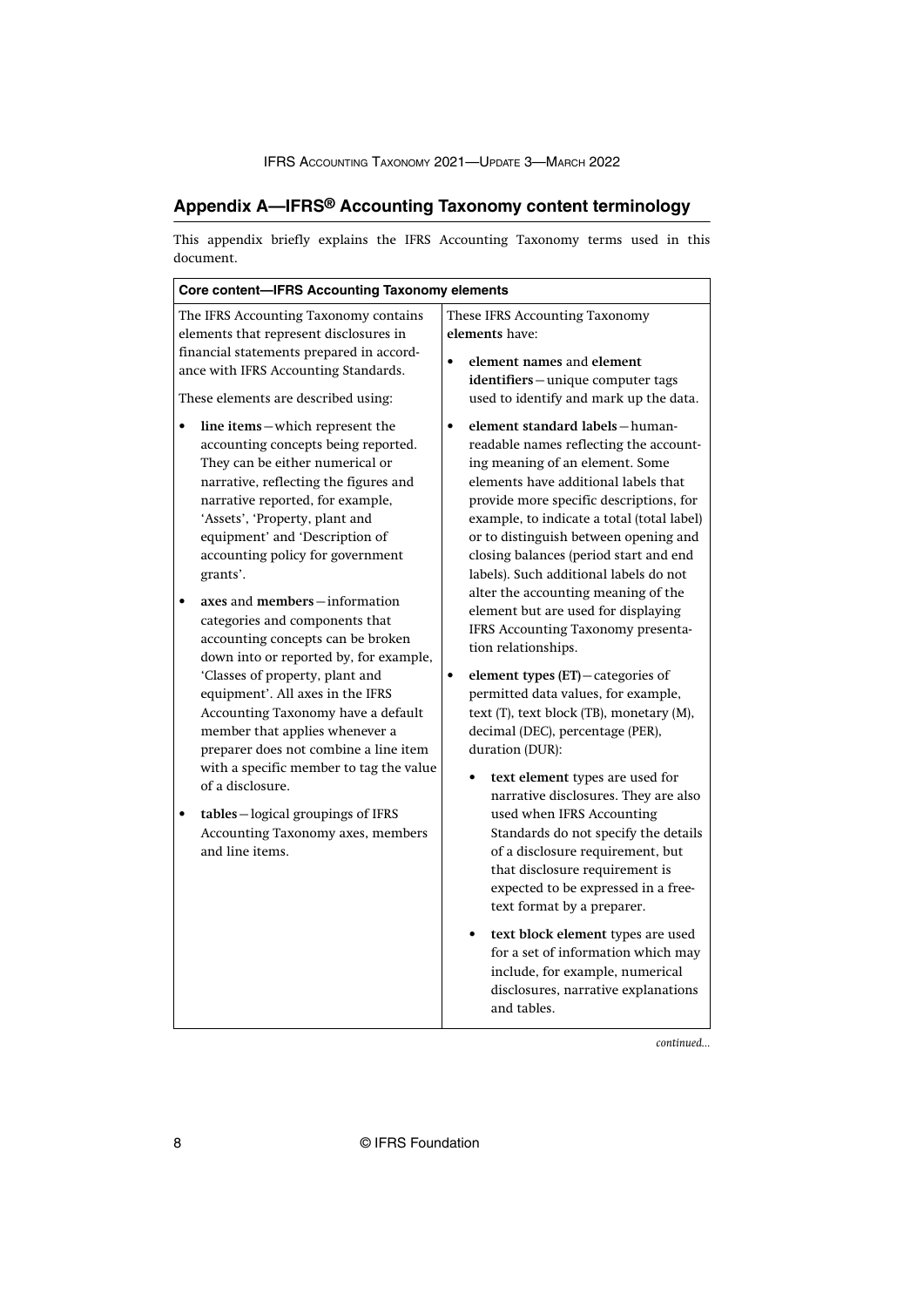#### INITIAL APPLICATION OF IFRS 17 AND IFRS 9—COMPARATIVE INFORMATION

*...continued*

| Core content—IFRS Accounting Taxonomy elements |                                                                                                                                                                                                                                                                                                                     |
|------------------------------------------------|---------------------------------------------------------------------------------------------------------------------------------------------------------------------------------------------------------------------------------------------------------------------------------------------------------------------|
|                                                | element properties, such as:<br>the period – which indicates<br>whether the element is expected to<br>be reported for a period of time<br>(duration) or at a particular point<br>in time (instant); and<br>the balance – which indicates<br>whether the element is generally<br>expected to be reported as a credit |
|                                                | or a debit.                                                                                                                                                                                                                                                                                                         |

| Supporting content--Documentation and references for IFRS Accounting<br><b>Taxonomy elements</b>                |                                                                                                                                                                                                                                                                                                                                                                                                                                                                                                                                                                                                                                                                                                                                                                      |
|-----------------------------------------------------------------------------------------------------------------|----------------------------------------------------------------------------------------------------------------------------------------------------------------------------------------------------------------------------------------------------------------------------------------------------------------------------------------------------------------------------------------------------------------------------------------------------------------------------------------------------------------------------------------------------------------------------------------------------------------------------------------------------------------------------------------------------------------------------------------------------------------------|
| The IFRS Accounting Taxonomy provides<br>supporting content explaining<br>the accounting meaning of an element. | This content includes:<br>references – which link an element to<br>$\bullet$<br>the authoritative literature, for<br>example, IFRS 15 Revenue from Contracts<br>with Customers.<br>element reference types (ER)-which<br>٠<br>define the source of an element, for<br>example, disclosure $(D)$ , example $(E)$<br>and common practice (CP).<br>documentation labels-which provide<br>a textual definition of each element.<br>The sources of these definitions are<br>the IFRS Accounting Standards and<br>their accompanying materials, when<br>available.<br>guidance labels - which are implemen-<br>tation notes that provide additional<br>help to preparers on the correct use of<br><b>IFRS Accounting Taxonomy elements</b><br>within an electronic report. |